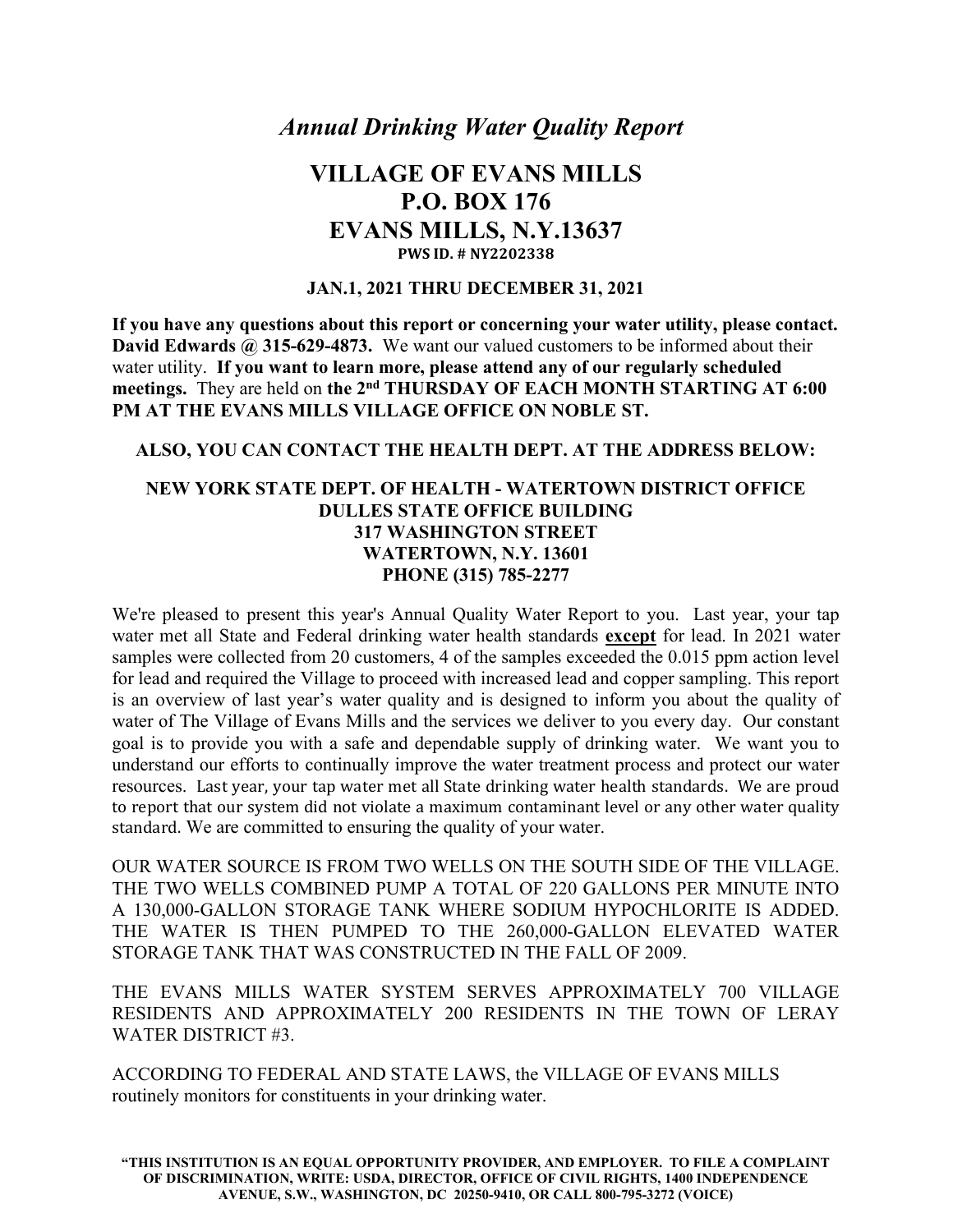All drinking water, including bottled drinking water, may be reasonably expected to contain at least small amounts of some constituents. It's important to remember that the presence of these constituents does not necessarily pose a health risk.

By state regulations, the Village of Evans Mills routinely monitors for numerous contaminants. We test your water for coliform bacteria, inorganic contaminants, lead and copper, nitrate, volatile organic contaminants, total trihalomethanes, and synthetic organic contaminants. The table presented below depicts which contaminants were detected in your drinking water. The state allows us to monitor for certain contaminants less than once per year because the concentrations of these contaminants are not expected to vary significantly from year to year. Therefore, some of the data, though representative of the water quality is more than one year old.

| <b>TEST RESULTS</b>                                     |                  |                              |                     |             |                                                                   |                                                                                                               |  |  |  |  |  |  |
|---------------------------------------------------------|------------------|------------------------------|---------------------|-------------|-------------------------------------------------------------------|---------------------------------------------------------------------------------------------------------------|--|--|--|--|--|--|
| Contaminant                                             | Violation<br>Y/N | Level<br>Detected            | Unit<br>Measurement | <b>MCLG</b> | <b>MCL</b>                                                        | Likely Source of Contamination                                                                                |  |  |  |  |  |  |
| <b>Inorganic Contaminants</b>                           |                  |                              |                     |             |                                                                   |                                                                                                               |  |  |  |  |  |  |
| 2. Barium<br>Date sampled<br>06/22/2021                 | $\mathbf N$      | 0.141                        | Mg/l                | 2.0         | 2.0                                                               | <b>Erosion of Natural Products</b>                                                                            |  |  |  |  |  |  |
| 4. Fluoride, free<br>06/22/2021                         | N                | 0.5                          | Mg/l                | N/A         | 2.2                                                               | Erosion of natural deposits; water additive<br>to promote strong teeth.                                       |  |  |  |  |  |  |
| 5. Nitrate (as Nitrogen)<br>Date sampled<br>12/21/2021  | $\mathbf N$      | 0.39                         | Mg/l                | 10          | 10                                                                | Runoff from fertilizer use; leaching from<br>septic tanks, sewage; erosion of natural<br>deposits             |  |  |  |  |  |  |
| 6. Copper<br>Date Sampled<br>10/2021                    | $\mathbf N$      | 0.201<br>$(0.014 -$<br>0.303 | Mg/l                | 1.3         | $AL=1.3$                                                          | Corrosion of household plumbing systems,<br>erosion of natural deposits; leaching from<br>wood preservatives. |  |  |  |  |  |  |
| 7. Lead<br>Date Sampled<br>10/2021                      | $\overline{Y}$   | 0.037<br>$(ND-$<br>0.045)    | Mg/l                | .015        | < 0.015                                                           | Corrosion of household plumbing systems;<br>Erosion of natural deposits                                       |  |  |  |  |  |  |
| 9. Total Coliform                                       | $\mathbf N$      | None<br>Detected             | N/A                 | N/A         | $MCL = less$<br>than 5% of<br>samples<br>positive in<br>any month | Naturally present in the environment                                                                          |  |  |  |  |  |  |
| Radiological                                            |                  |                              |                     |             |                                                                   |                                                                                                               |  |  |  |  |  |  |
| 10. Gross Alpha<br>10/14/2017                           | N                |                              | pCi/L               | 15.0        | 15.0                                                              | Naturally occurring. Erosion of natural<br>deposits                                                           |  |  |  |  |  |  |
| 11. Combined Radium 226<br>and Radium 228<br>10/14/2017 | $\mathbf N$      |                              | pCi/L               | 5.0         | 5.0                                                               | Naturally occurring, Erosion of natural<br>deposits.                                                          |  |  |  |  |  |  |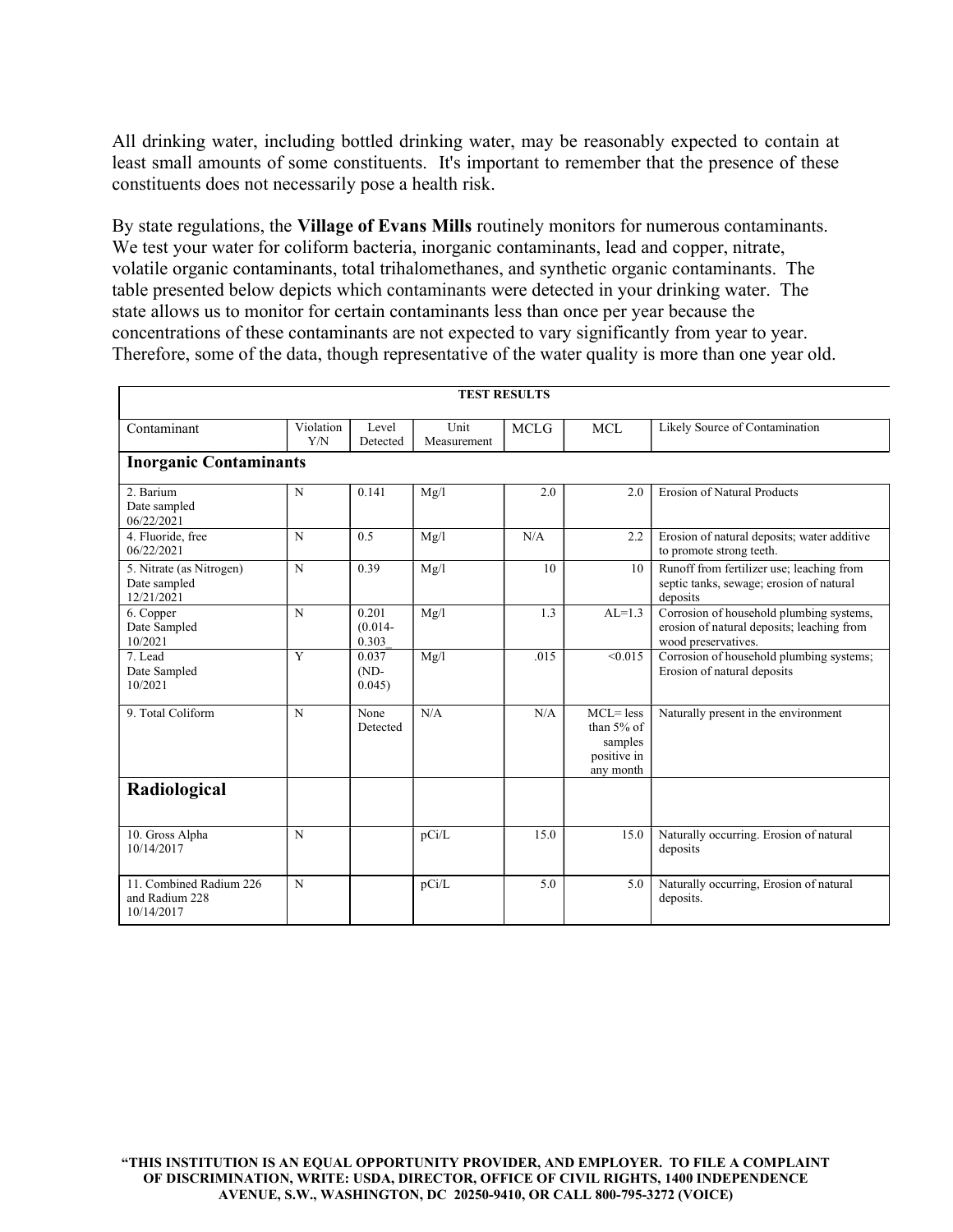Radium is a naturally occurring radioactive gas found in soil and outdoor air that may also be found in drinking water and indoor air. Some people exposed to elevated radon levels over many years in drinking water may have an increased risk of getting cancer. The main risk is lung cancer from radon entering indoor air from soil under homes. For additional information call your state radon program (518-402-7550 or 1-800-458-1158) or call EPA's Radon Hotline (1-800-SOS-Radon).

#### DISINFECTION BYPRODUCTS

| 1. Halo acetic acids<br>(HAA5)<br>2021 - Quarterly | N | $16.8-$<br>101.0 | Mg/l<br>(ppm) | N/A | 60 | By-Product of drinking water<br>chlorination   |
|----------------------------------------------------|---|------------------|---------------|-----|----|------------------------------------------------|
| 2 Total Trihalomethanes<br>2021 - Quarterly        | N | $22.1 -$<br>47.2 | Mg/l<br>(ppm) | N/A | 80 | A by-product of drinking water<br>chlorination |

In this table, you will find many terms and abbreviations you might not be familiar with. To help you better understand these terms we've provided the following definitions:

Non-Detects (ND) - laboratory analysis indicates that the constituent is not present.

Parts per million (ppm) or Milligrams per liter (mg/l) - one part per million corresponds to one minute in two years or a single penny in \$10,000.

Action Level - the concentration of a contaminant that, if exceeded, triggers treatment or other requirements that a water system must follow.

**Treatment Technique (TT) - (mandatory language)** A treatment technique is a required process intended to reduce the level of a contaminant in drinking water.

*Maximum Contaminant Level* - (mandatory language) The "Maximum Allowed" (MCL) is the highest level of a contaminant that is allowed in drinking water. MCLs are set as close to the MCLGs as feasible using the best available treatment technology.

**Maximum Contaminant Level Goal -** (mandatory language) The "Goal" (MCLG) is the level of a contaminant in drinking water below which there is no known or expected health risk. MCLGs allow for a margin of safety.

- Maximum Residual Disinfectant Level (MRDL): The highest level of disinfectant allowed in drinking water. There is convincing evidence that the addition of a disinfectant is necessary for the control of microbial contaminants.
- Maximum Residual Disinfectant Level Goal (MRDLG): The level of a drinking water disinfectant below which there is no known or expected health risk. MRDLGs do not reflect the benefits of the use of disinfectants to control microbial contamination.

## HEALTH EFFECTS LANGUAGE

"THIS INSTITUTION IS AN EQUAL OPPORTUNITY PROVIDER, AND EMPLOYER. TO FILE A COMPLAINT OF DISCRIMINATION, WRITE: USDA, DIRECTOR, OFFICE OF CIVIL RIGHTS, 1400 INDEPENDENCE AVENUE, S.W., WASHINGTON, DC 20250-9410, OR CALL 800-795-3272 (VOICE)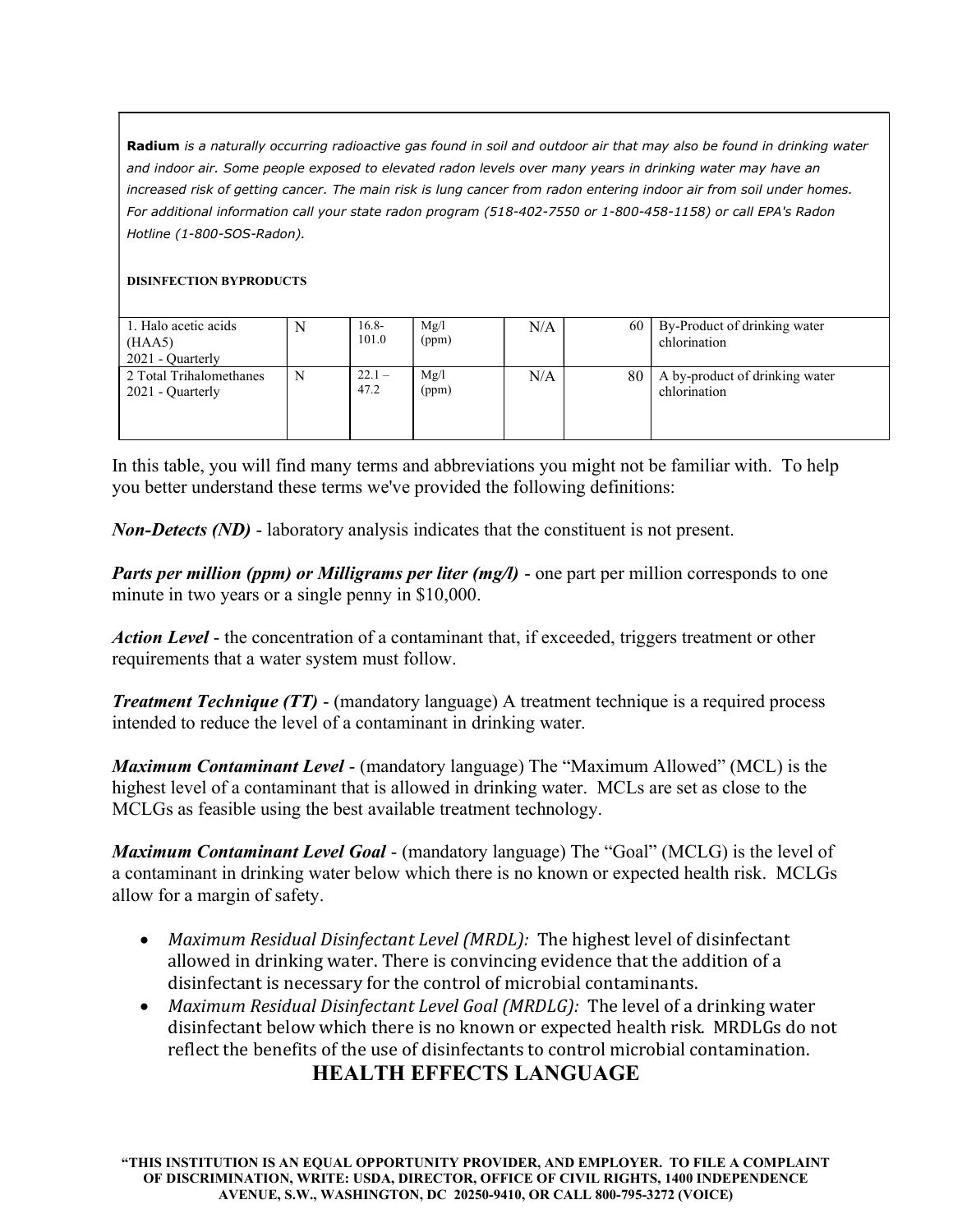- (1) Barium. Some people who drink water containing barium over the MCL over many years could experience an increase in their blood pressure.
- (2) Fluoride. Some people who drink water containing fluoride above the MCL over many years could get bone disease, including pain and tenderness of the bones. Children may get mottled teeth.
- (3) Nitrate. Infants below the age of six months who drink water containing nitrate over the MCL could become seriously ill and, if untreated, may die. Symptoms include shortness of breath and blue-baby syndrome.
- (4) Sodium. Water containing more than 20 mg/l of sodium should not be used for drinking by people on severely restricted sodium diets.
- (5) Total Trihalomethanes. Some people who drink water-containing trihalomethanes over the MCL over many years may experience problems with their liver, kidneys, or central nervous systems, and may have an increased risk of getting cancer.
- (6) Chloride. No health effects. The MCL for chloride is the level above which the taste of water may become objectionable. In addition, to the adverse taste effects, high chloride concentration levels in the water contribute to the deterioration of domestic plumbing and water heaters. Elevated chloride concentrations may also be associated with the presence of sodium in drinking water.
- (7) Lead: It should be noted that the action level for lead was exceeded in the 2021 samples. Public notices were mailed to all water service customers alerting them that the lead action level was exceeded and precautions to be taken to minimize potential exposure. The statement below is a brief reiteration of the notices.

If present, elevated levels of lead can cause serious health problems, especially for pregnant women, infants, and young children. Lead levels in your home may be higher than at other homes in the community as a result of materials used in your home's plumbing. The Village of Evans Mills Department of Public Works is responsible for providing high-quality drinking water, but cannot control the variety of materials used in plumbing components. When your water has been sitting for several hours, you can minimize the potential for lead exposure by flushing your tap for 30 seconds to 2 minutes before using water for drinking or cooking. IF you are concerned about lead in your water, you may wish to have your water tested. Information on lead in drinking water, testing methods, and steps you can take to minimize exposure are available from the Safe Drinking Water Hotline (1-800-426-4791) or at http://www.epa.gov/safewater/lead.

The Village of Evans Mills is currently required to sample 20 homes every six months in response to the exceeded lead action level. Once it has been determined that the Village complies with the lead levels, the Village can request the return to reduced sampling.

# EDUCATIONAL STATEMENTS

1. Drinking water, including bottled water, may reasonably be expected to contain at least small amounts of some contaminants. The presence of contaminants does not necessarily indicate that water poses a health risk. More information about contaminants and potential health effects can be obtained by calling the EPA's Safe Drinking Water Hotline (1-800-426-4791).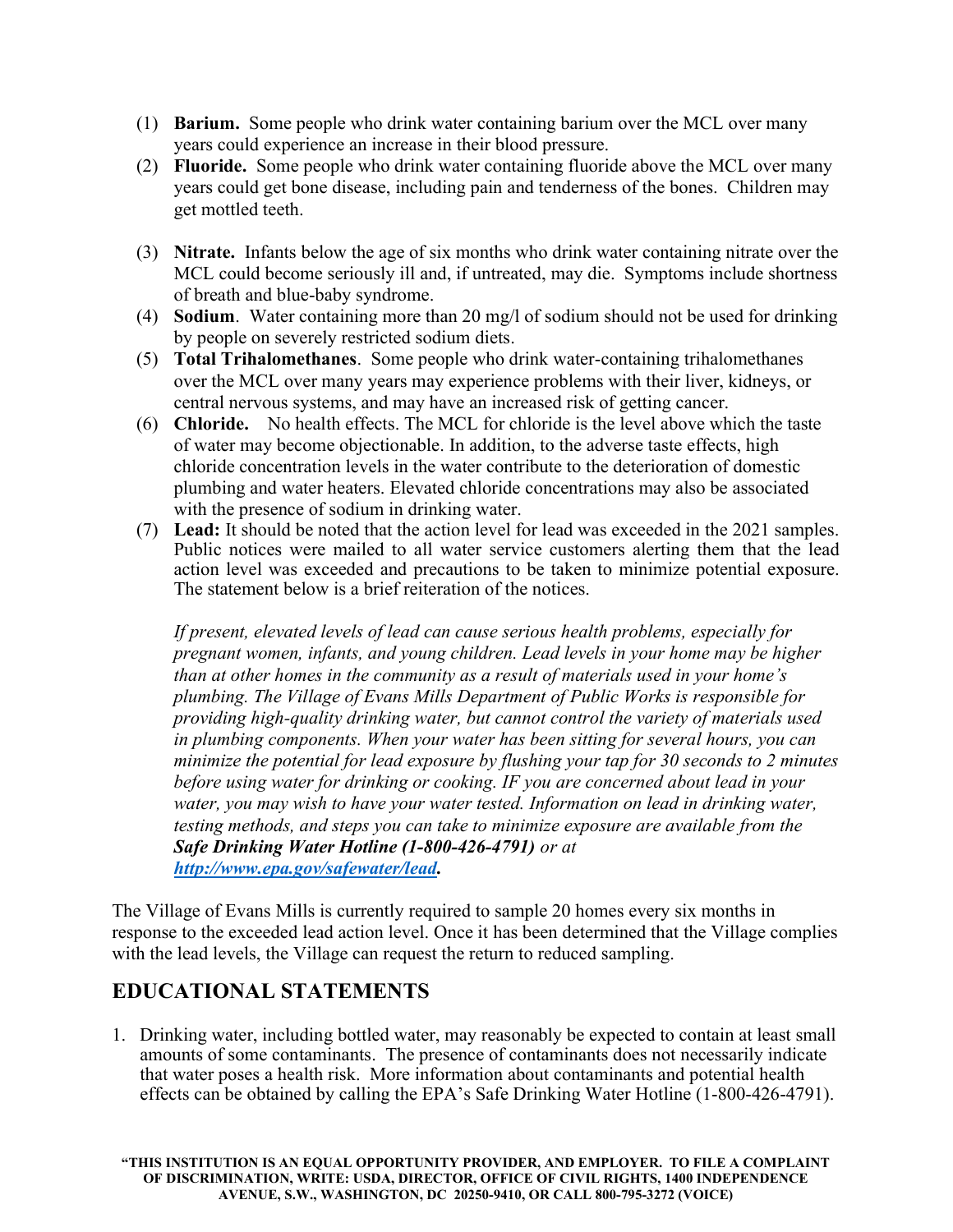- 2. Some people may be more vulnerable to disease-causing microorganisms or pathogens in drinking water than the general population. Immune-compromised persons such as persons with cancer undergoing chemotherapy, persons who have undergone organ transplants, people with HI V/AIDS or other immune system disorders, some elderly, and infants can be, particularly at risk from infections. These people should seek advice from their health care provider about their drinking water. EPA/CDC guidelines on appropriate means to lessen the risk of infection by Cryptosporidium, Giardia and other microbial pathogens are available from the Safe Drinking Water Hotline (800-426-4791).
- 3. The sources of drinking water (both tap water and bottled water) include rivers, lakes, streams, ponds, reservoirs, springs, and wells. As water travels over the surface of the land or through the ground, it dissolves naturally-occurring minerals and, in some cases, radioactive material, and can pick up substances resulting from the presence of animals or human activities. Contaminants that may be present in source water include: microbial contaminants; inorganic contaminants; pesticides and herbicides; organic chemical contaminants; and radioactive contaminants.

To ensure that tap water is safe to drink, the State and the EPA prescribe regulations, which limit the number of certain contaminants in water provided by public water systems. The State Health Departments and the FDA's regulations establish limits for contaminants in bottled water which must provide the same protections for public health.

### DO I NEED TO TAKE SPECIAL PRECAUTIONS?

Although our drinking water met or exceeded state and federal regulations, some people may be more vulnerable to disease-causing microorganisms or pathogens in drinking water than the general population. Immuno-compromised persons such as persons with cancer undergoing chemotherapy, persons who have undergone organ transplants, people with HIV/AIDS or other immune system disorders, some elderly, and infants can be particularly at risk from infections. These people should seek advice from their health care provider about their drinking water. EPA/CDC guidelines on appropriate means to lessen the risk of infection by Cryptosporidium, Giardia and other microbial pathogens are available from the Safe Drinking Water Hotline (800-426-4791).

### WHY SAVE WATER AND HOW TO AVOID WASTING IT?

Although our system has an adequate amount of water to meet present and future demands, there are several reasons why it is important to conserve water:

- Saving water saves energy and some of the costs associated with both of these necessities of life;
- Saving water reduces the cost of energy required to pump water and the need to construct costly new wells, pumping systems, and water towers; and
- Saving water lessens the strain on the water system during a dry spell or drought, helping to avoid severe water use restrictions so that essential fire fighting needs are met.

You can play a role in conserving water by becoming conscious of the amount of water your household is using, and by looking for ways to use less whenever you can. It is not hard to